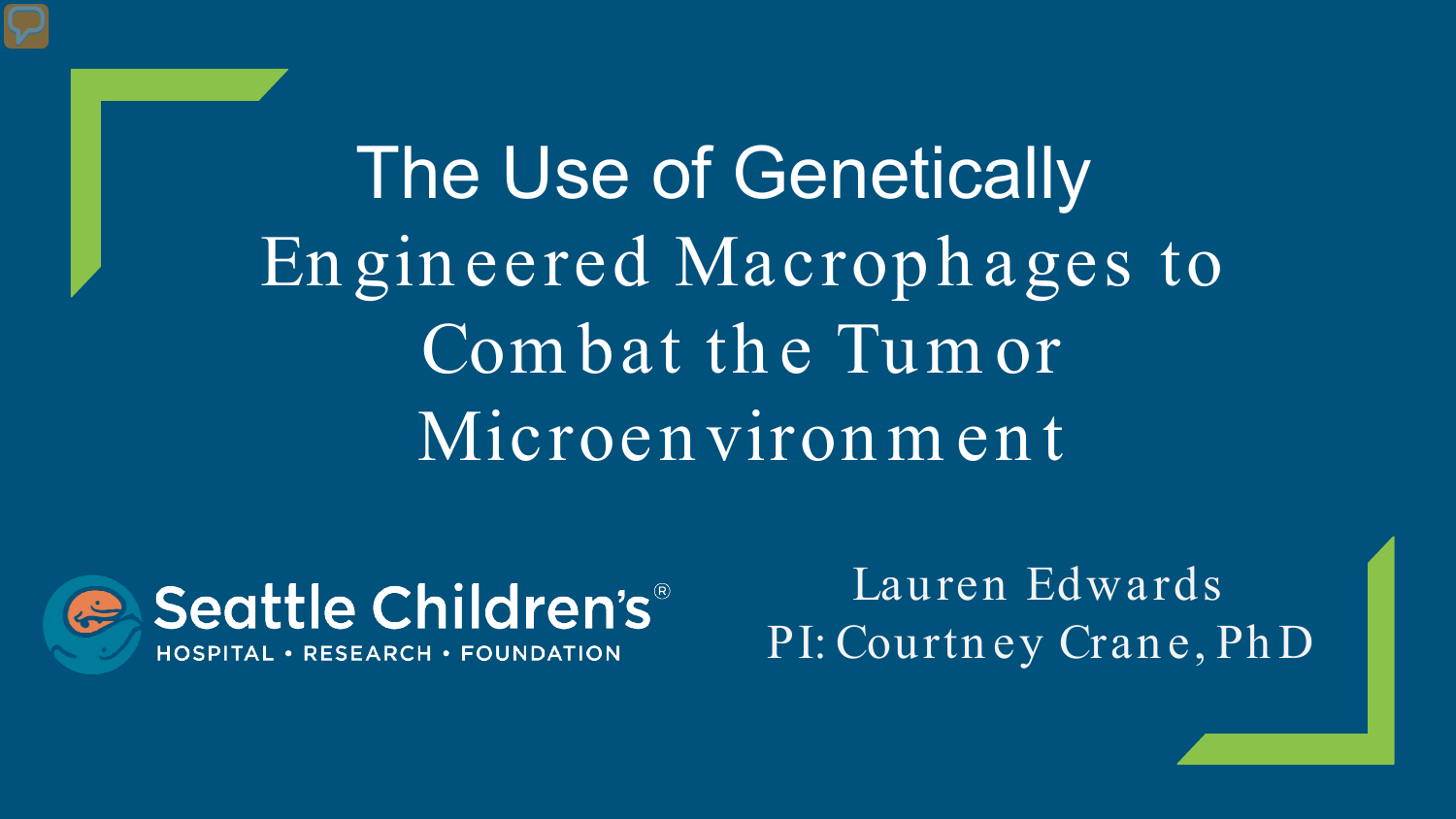## Glioblastoma (GBM)



o GBM is a fast-growing, highly aggressive brain tumor

- WHO Grade IV Astrocytoma
- Median survival from diagnosis is 14.6 months

o First-line therapies include surgery, chemo, and radiation

- Side effects significantly reduce quality of life
- **Recurrence**
- o This makes GBM patients good candidates for immunotherapy
	- Enhances the patient's natural immune function
	- Has the potential to target cancer cells specifically and leave healthy cells intact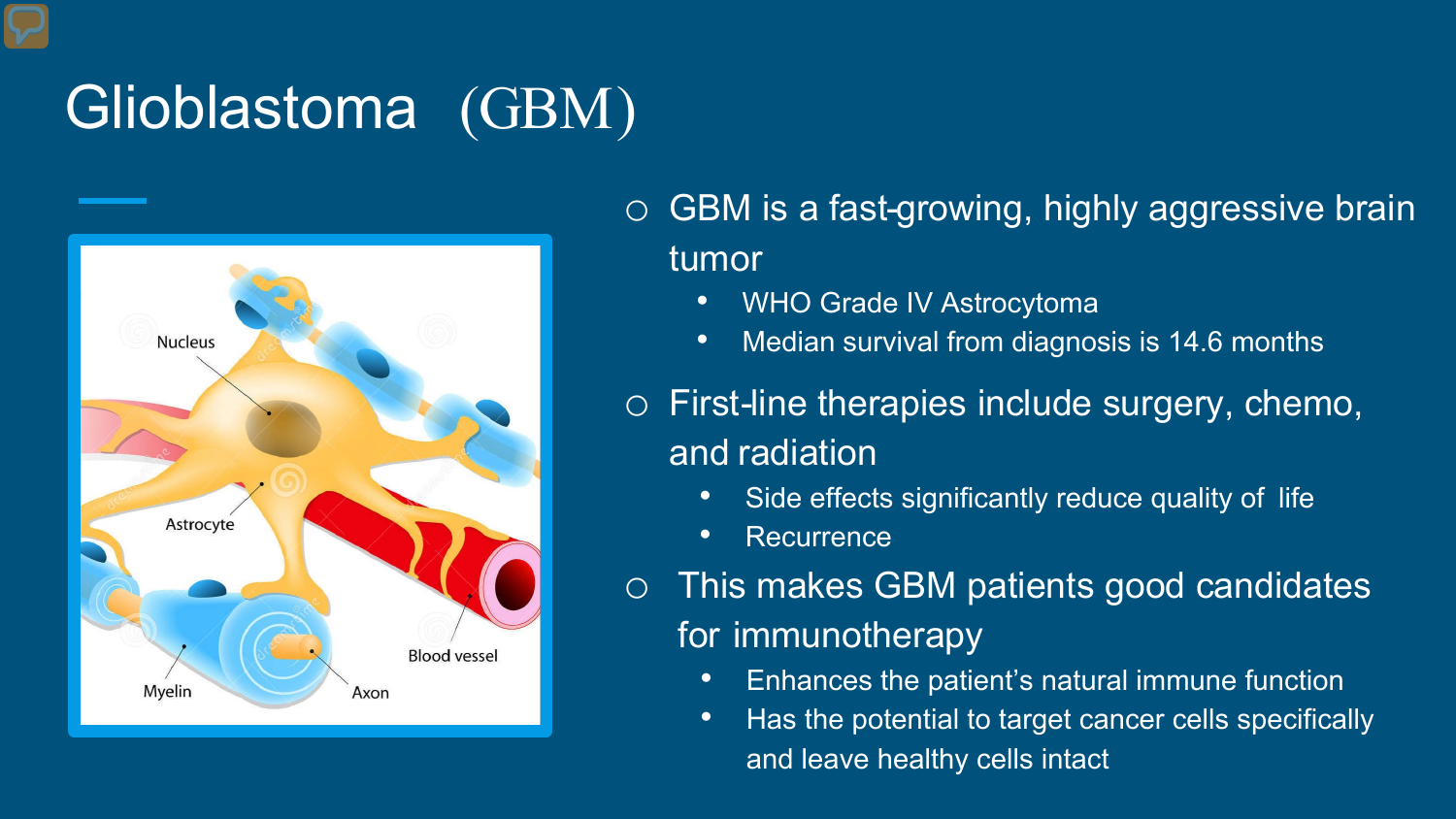## Barriers for Immunotherapy in Solid Tumors

- $\circ$  Difficulty in crossing the blood -brain barrier
- o Challenges due to heterogeneity of tumor cells having varying phenotypes
- o Immunosuppression of the tumor microenvironment (TME)
	- Recruitment of pro-tumor, antiinflammatory cells
	- Secretion of pro-tumor, antiinflammatory cytokines
	- Modification of immune cells from pro- to anti-inflammatory phenotype

**Cancer cells Normal Cells**

#### **Pro-tumor myeloid cells**

● **Tumor-associated macrophages**

**Regulatory immune cells**

● **T-regs**

**Cytotoxic immune cells** 

- **NK Cells**
- **T-Cells**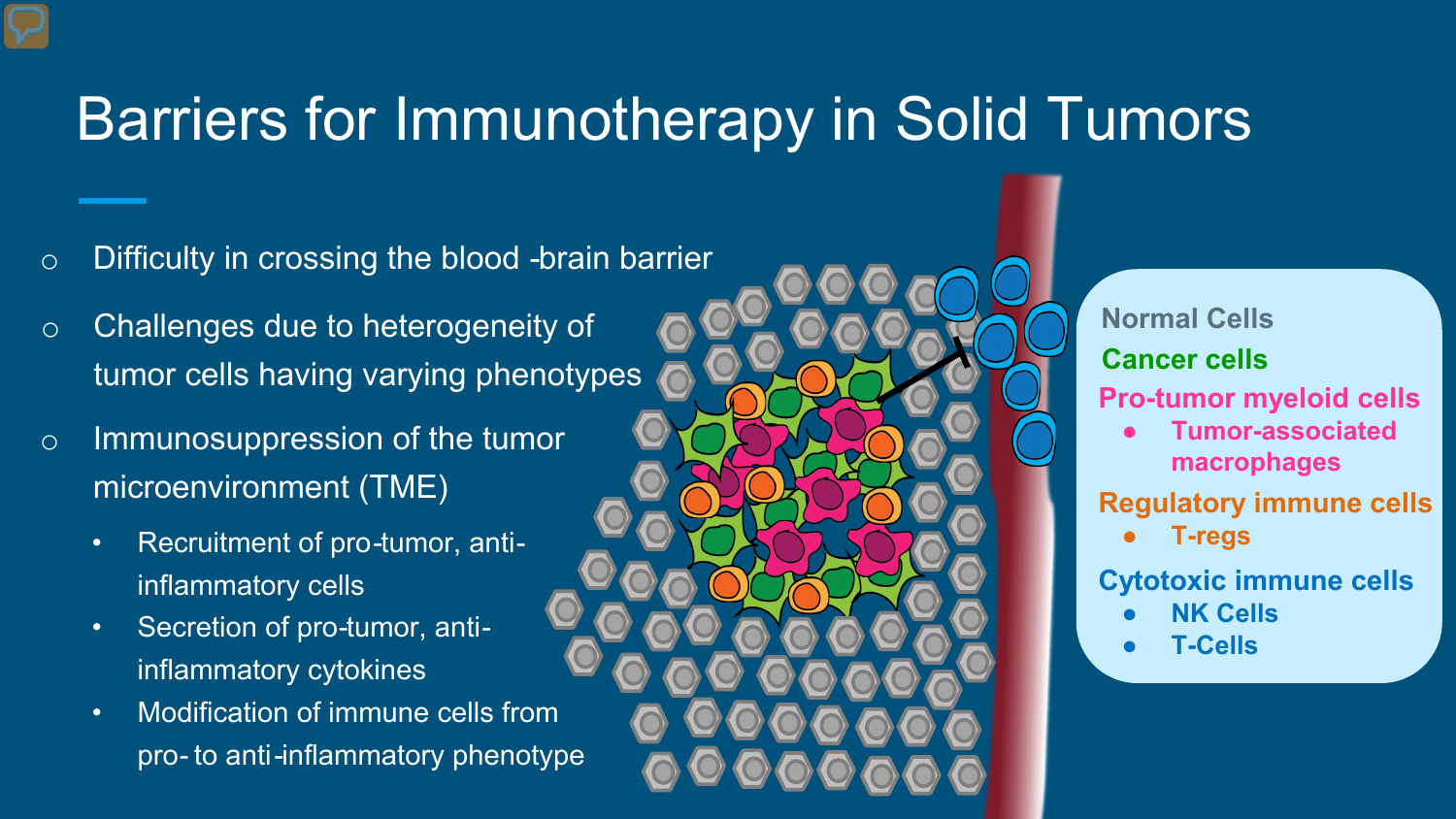## Goals for Cancer Treatment

Goal: Eliminate the immunosuppressive factors of the tumor microenvironment and facilitate the destruction of cancerous cells by enhancing the cytotoxic immune response

**Our Approach:** Genetically engineer macrophages to express factors that could boost anti -tumor immune activity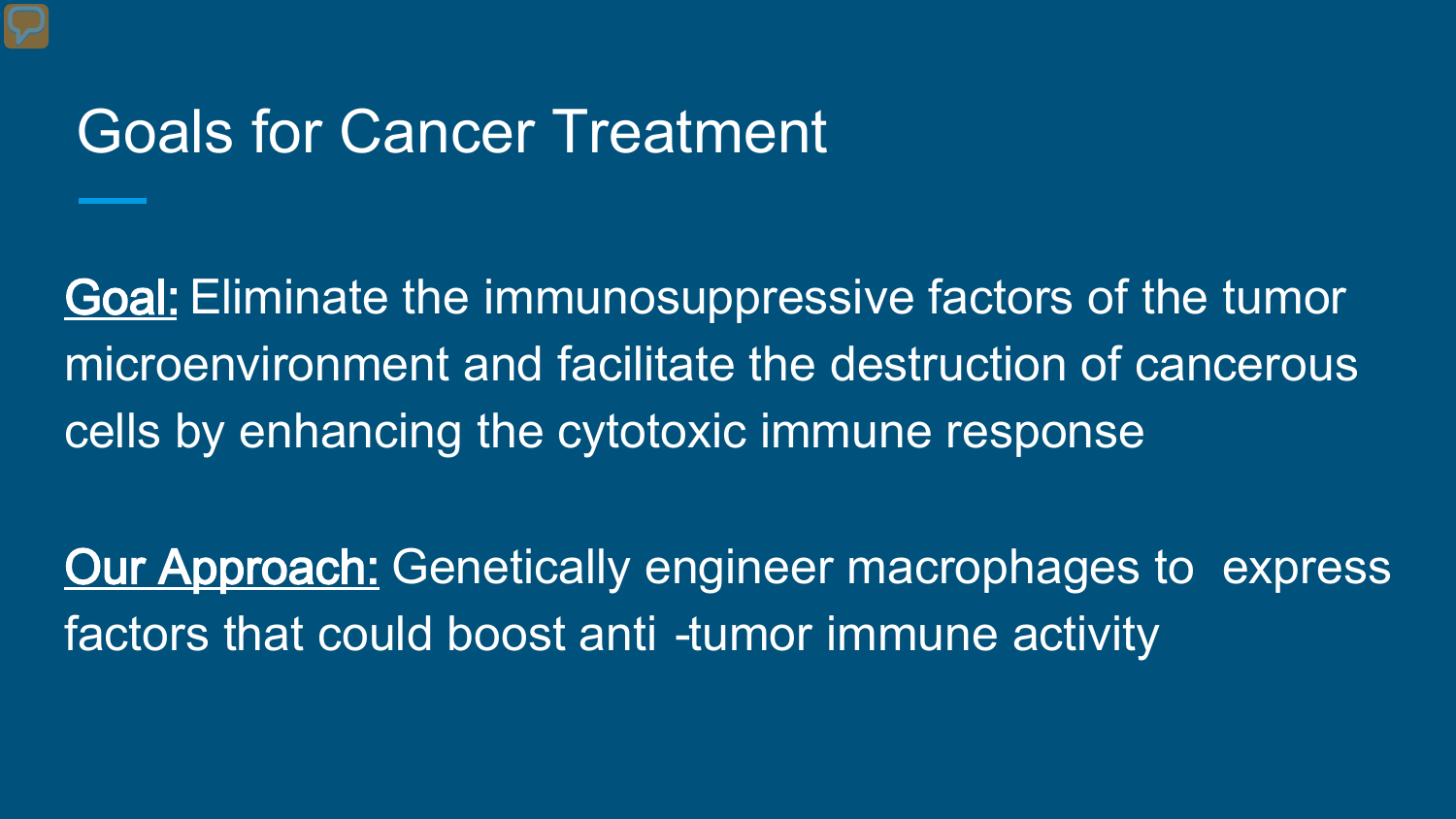## Genetically Engineered Macrophages (GEMs)

- o Macrophages are part of a group of immune cells that act as the first -line of defense against foreign pathogens
	- Pro-inflammatory vs tumor -associated
	- Capable of signaling to cytotoxic cells such as NK and T cells
- o GEMs are macrophages that have been transduced with lentivirus, which allows stable protein expression
- o Using animal models, the Crane lab has shown GEMs can be directly implanted into the tumor and retained for at least one month



 $\circ$  We hypothesize that GEMs could be used to reprogram the TME in a way that supports immune-mediated tumor destruction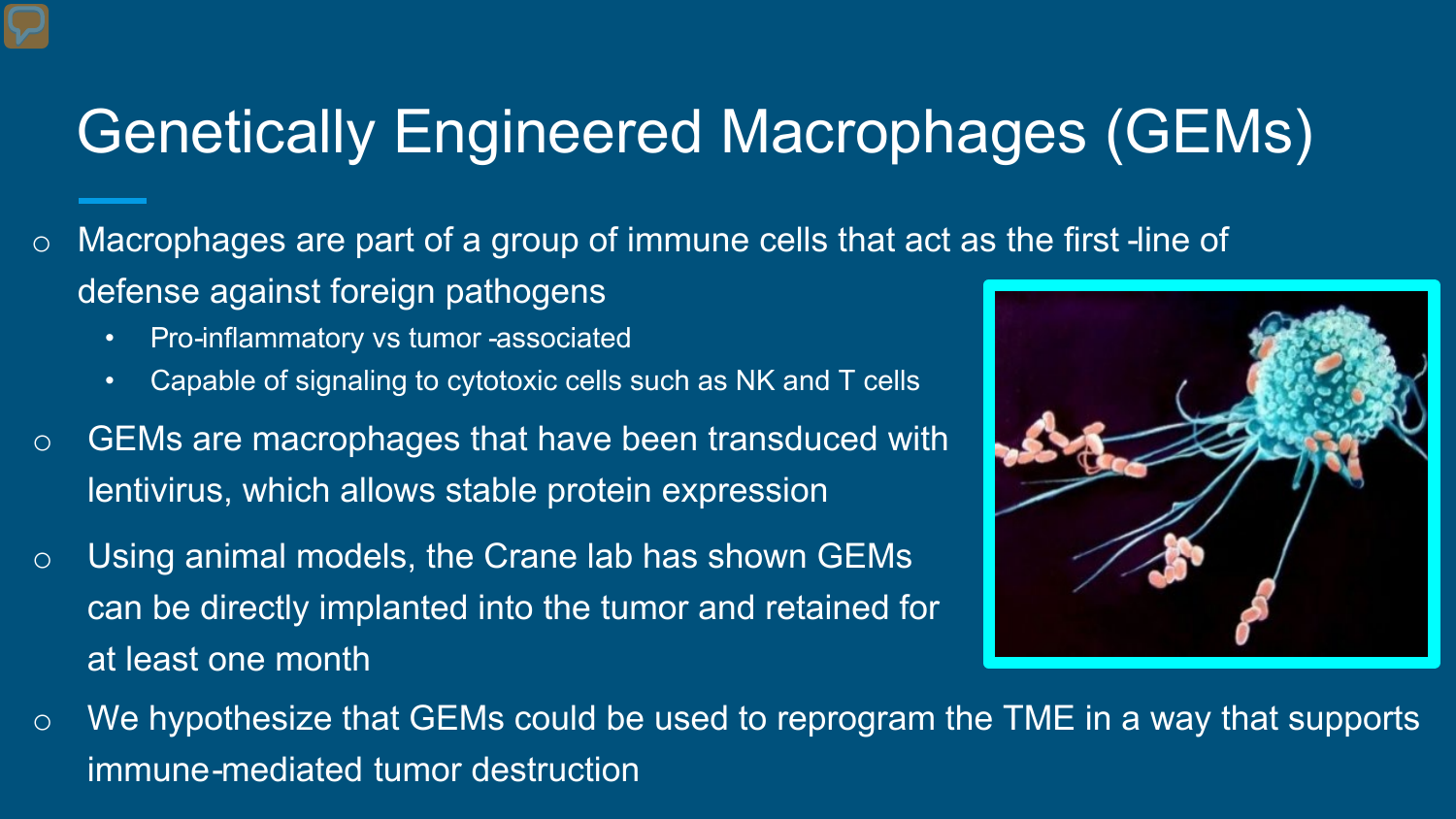# Using a TLR-5 Agon ist

 $\circ$  TLR-5 is a human protein expressed on macrophages

- Activation of this protein by bacterial flagellin alerts the immune system
- o We can create a protein that mimics the segment of flagellin that binds the receptor
	- We anticipate that agonizing this receptor on tumor associated macrophages will trick them into recruiting anti tumor immune cells such as NK and T-Cells
- $\circ$  By engineering GEMs to express this TLR5 agonist, we expect to be able to reprogram the TME

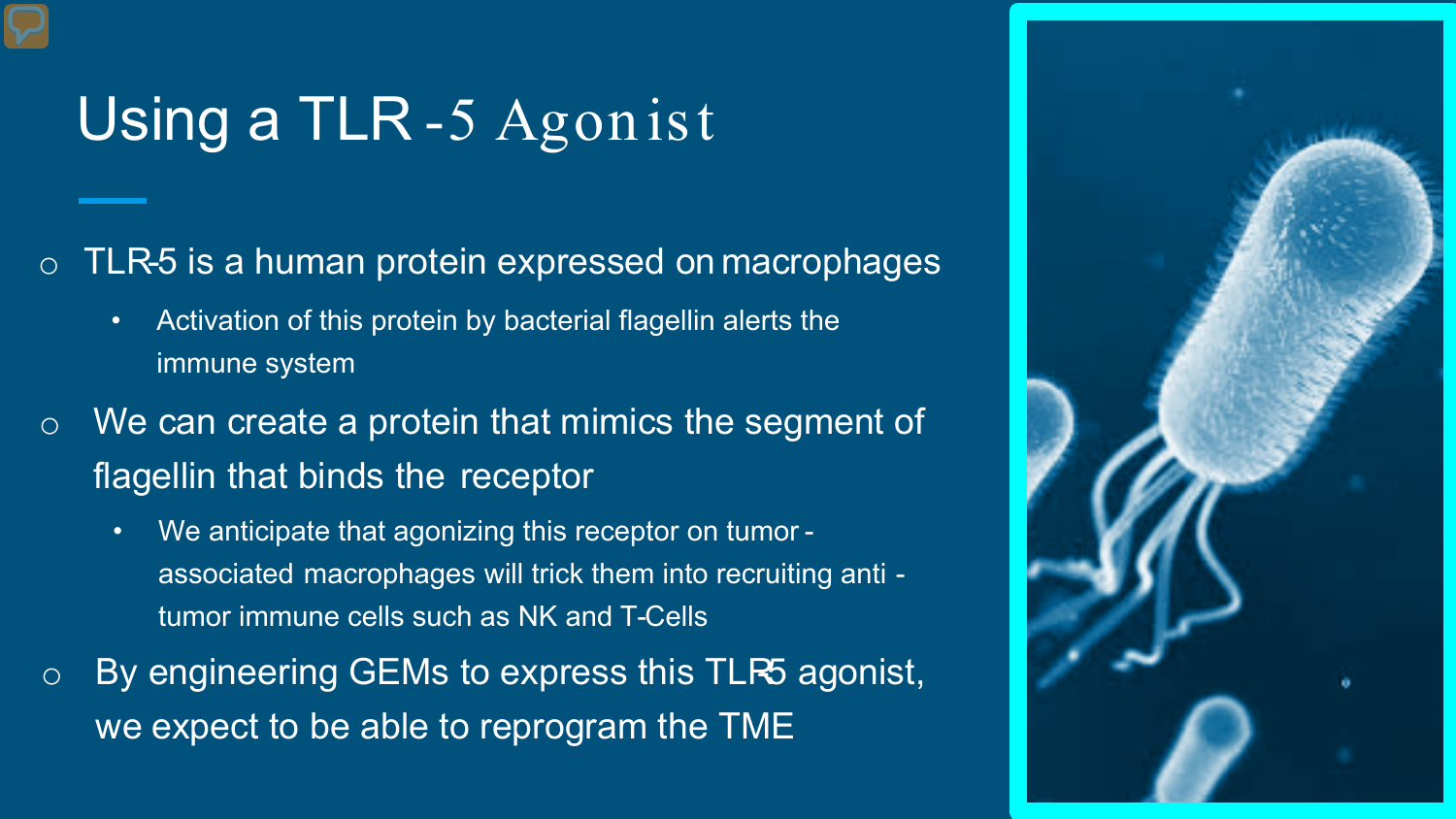

# Step Two

Confirm expression in mammalian cells

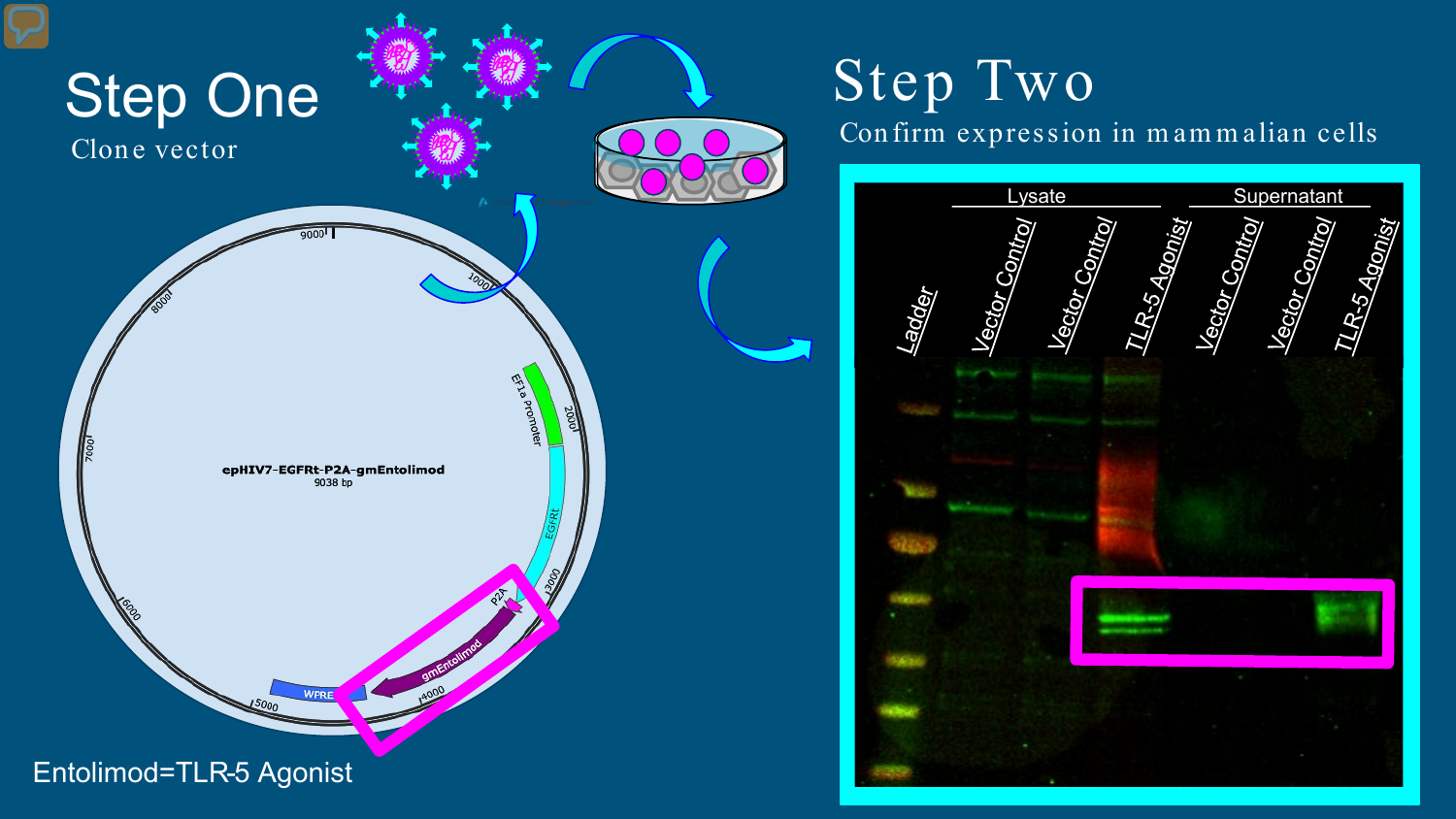## Step 3 Evaluate m acrophage response to TLR-5 agonist

## TLR-5 agonist:

- biologically active
- upregulates chemokines known to recruit antitumor im m une cells

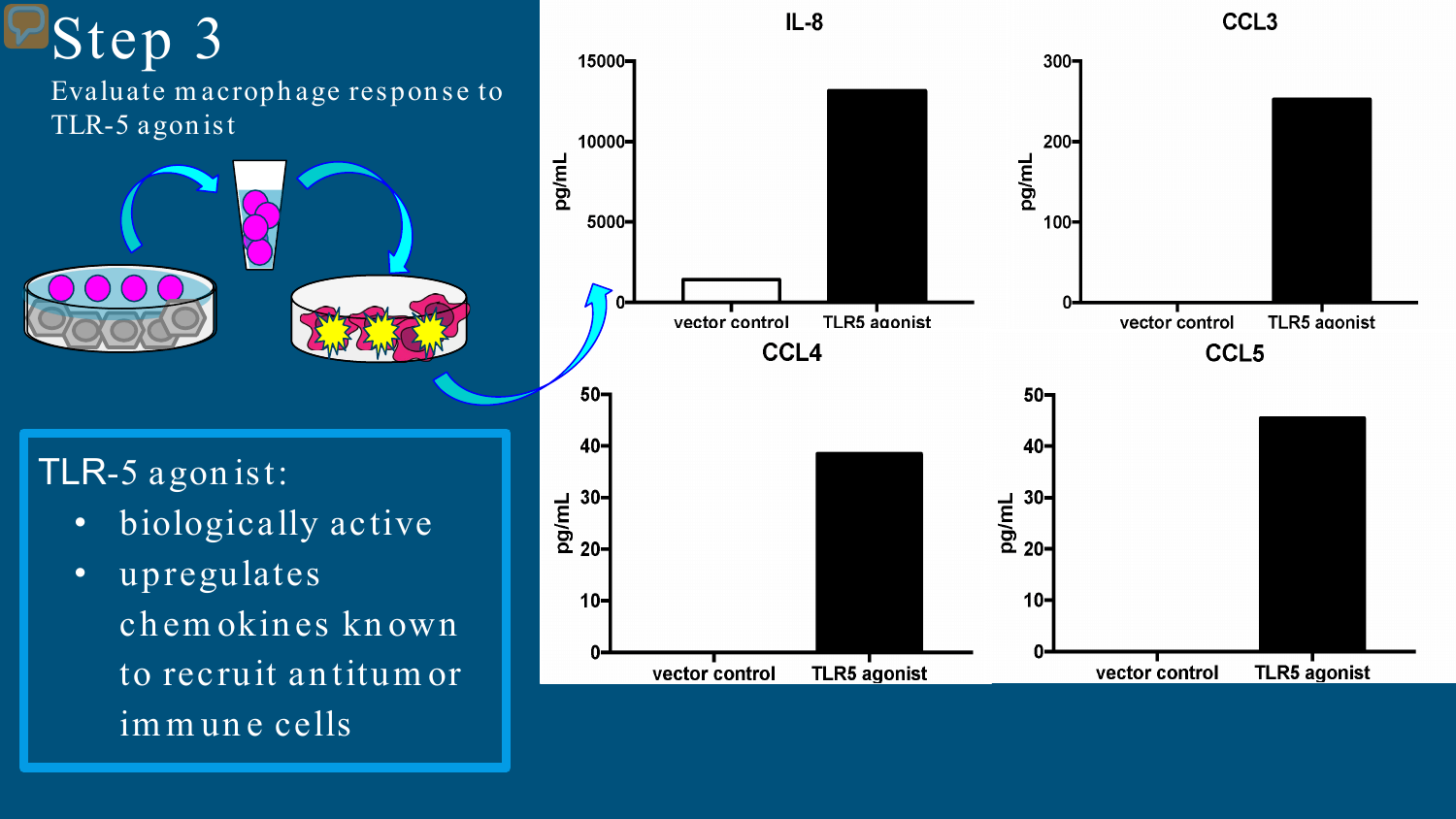## **Conclusion**

We expect that stimulation of macrophages with TLR-5 agonist will recruit cytotoxic immune cells to the TME